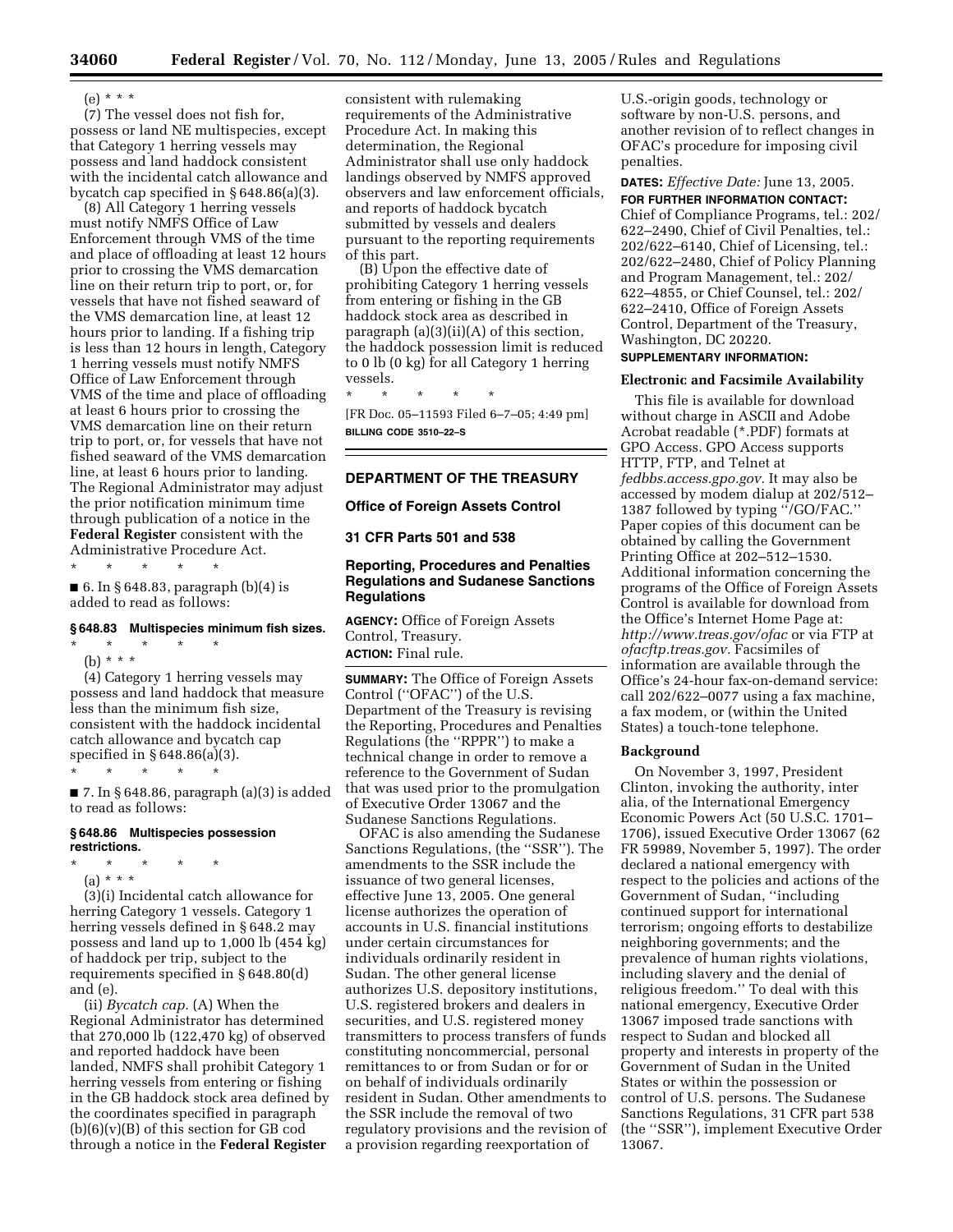The Reporting, Procedures and Penalties Regulations, 31 CFR part 501 (the ''RPPR''), set forth uniform reporting and procedural requirements applicable to all OFAC sanctions programs. OFAC is amending the RPPR to make a technical change to § 501.604 by removing a reference to the Government of Sudan from that section. Section 501.604(b) uses the Government of Sudan in an example of transactions involving funds transfers that are rejected, but not blocked. This example, however, was published before the issuance of Executive Order 13067 and OFAC's promulgation of the SSR. Executive Order 13067 and the SSR require U.S. financial institutions to block unlicensed funds transfers involving the Government of Sudan.

OFAC is also amending provisions of the SSR dealing with the transfer of funds to Sudan. First, the SSR are being amended by the removal of § 538.413, an interpretive provision stating that the transfer of funds to Sudan from the United States does not constitute an exportation of services pursuant to § 538.205. As a result of the removal of § 538.413, money transmittal services to Sudan are prohibited except as otherwise authorized.

Second, to authorize a means by which noncommercial, personal transmittals of money to Sudan may take place in a manner consistent with Executive Order 13067, OFAC is amending the SSR by issuing a general license, effective June 13, 2005. This general license, new § 538.528, authorizes U.S. depository institutions, U.S. registered brokers and dealers in securities, and U.S. registered money transmitters to process transfers of funds constituting noncommercial, personal remittances under certain circumstances to or from Sudan or for or on behalf of individuals ordinarily resident in Sudan. The general license does not authorize transfers if the underlying transaction is otherwise prohibited by subpart B of the SSR. Definitions of ''U.S. depository institution,'' ''U.S. registered broker or dealer in securities,'' and ''U.S. registered money transmitter'' are added to subpart C of the SSR to clarify the scope of the general license.

Third, § 538.412, an interpretive provision stating that the operation of accounts in financial institutions for private Sudanese persons does not constitute the exportation of a service to Sudan, is removed from subpart D of the SSR. The content of this section appears in revised form in subpart E as a new general license, § 538.527, effective June 13, 2005. Section 538.527 authorizes the operation of accounts in U.S. financial

institutions for individuals ordinarily resident in Sudan, provided that transactions through the accounts are of a personal nature. The section does not authorize account transactions for use in supporting or operating a business; nor does it authorize transfers of funds to Sudan or to or for the benefit of individuals ordinarily resident in Sudan unless authorized by § 538.528. The section also does not authorize transactions that are otherwise prohibited by subpart B of the SSR.

In addition to the changes described above, § 538.507 of the SSR is also revised to clarify the circumstances under which the reexportation of goods, technology or software of U.S. origin to Sudan or the Government of Sudan by a non-U.S. person is authorized.

Finally, §§ 538.701–.704 of the SSR are amended to reflect changes in OFAC's procedure for imposing or settling civil penalties. Sections 538.701–.704 set forth the procedure by which civil penalties will be issued or settled, as well as guidelines for responding to a prepenalty notice. The amendments do not affect the maximum penalty amounts that the SSR authorize.

#### **Public Participation**

Because the Regulations involve a foreign affairs function, the provisions of Executive Order 12866 and the Administrative Procedure Act (5 U.S.C. 553) (the ''APA'') requiring notice of proposed rulemaking, opportunity for public participation, and delay in effective date are inapplicable. Because no notice of proposed rulemaking is required for this rule, the Regulatory Flexibility Act (5 U.S.C. 601–612) does not apply. However, OFAC encourages interested persons who wish to comment to do so in writing by any of the following methods:

• Agency Web site: *http:// [www.treas.gov/offices/enforcement/](http://www.treas.gov/offices/enforcement/ofac/comment.html) ofac/comment.html.*

• Fax: Chief of Records, 202/622– 1657.

• Mail: Chief of Records, Attn: Request for Comments, Office of Foreign Assets Control, Department of the Treasury, 1500 Pennsylvania Avenue, NW., Washington, DC 20220.

OFAC will not accept public comments in languages other than English or accompanied by a request that a part or all of the submission be treated confidentially because of its business proprietary nature or for any other reason. OFAC will return any such submission to the originator. All public comments on these Regulations will be a matter of public record. Copies of the public record concerning these Regulations will be made available not

sooner than September 12, 2005 and will be obtainable from OFAC's Web site (*<http://www.treas.gov/ofac>*). If that service is unavailable, written requests for copies may be sent to: Office of Foreign Assets Control, U.S. Department of the Treasury, 1500 Pennsylvania Ave., NW., Washington, DC 20220, Attn: Chief, Records Division.

## **Paperwork Reduction Act**

The collections of information related to 31 CFR part 501 and 31 CFR part 538 are contained in 31 CFR part 501 (the ''Reporting, Procedures and Penalties Regulations''). Pursuant to the Paperwork Reduction Act of 1995 (44 U.S.C. 3507), those collections of information have been approved by the Office of Management and Budget under control number 1505–0164. An agency may not conduct or sponsor, and a person is not required to respond to, a collection of information unless the collection of information displays a valid control number.

## **List of Subjects**

#### *31 CFR Part 501*

Administrative practice and procedure, Banks, Banking, Blocking of assets, Information, Investments, Loans, Penalties, Reporting and recordkeeping requirements, Services, Specially designated nationals, Sudan, Terrorism.

## *31 CFR Part 538*

Administrative practice and procedure, Agricultural commodities, Banks, Banking, Blocking of assets, Drugs, Exports, Foods, Foreign trade, Humanitarian aid, Imports, Information, Investments, Loans, Medical devices, Medicine, Penalties, Reporting and recordkeeping requirements, Services, Specially designated nationals, Sudan, Terrorism, Transportation.

■ For the reasons set forth in the Preamble, 31 CFR parts 501 and 538 are amended as follows:

## **PART 501—REPORTING, PROCEDURES AND PENALTIES REGULATIONS**

■ 1. The authority citation for part 501 continues to read as follows:

**Authority:** 21 U.S.C. 1901–1908; 22 U.S.C. 287c; 31 U.S.C. 321(b); 50 U.S.C. 1701–1706; 50 U.S.C. App. 1–44.

■ 2. Section 501.604 is amended by revising paragraph (b) (3) to read as follows:

**§ 501.604 Reports by U.S. financial institutions on rejected funds transfers.**

\* \* \* \* \* (b) \* \* \*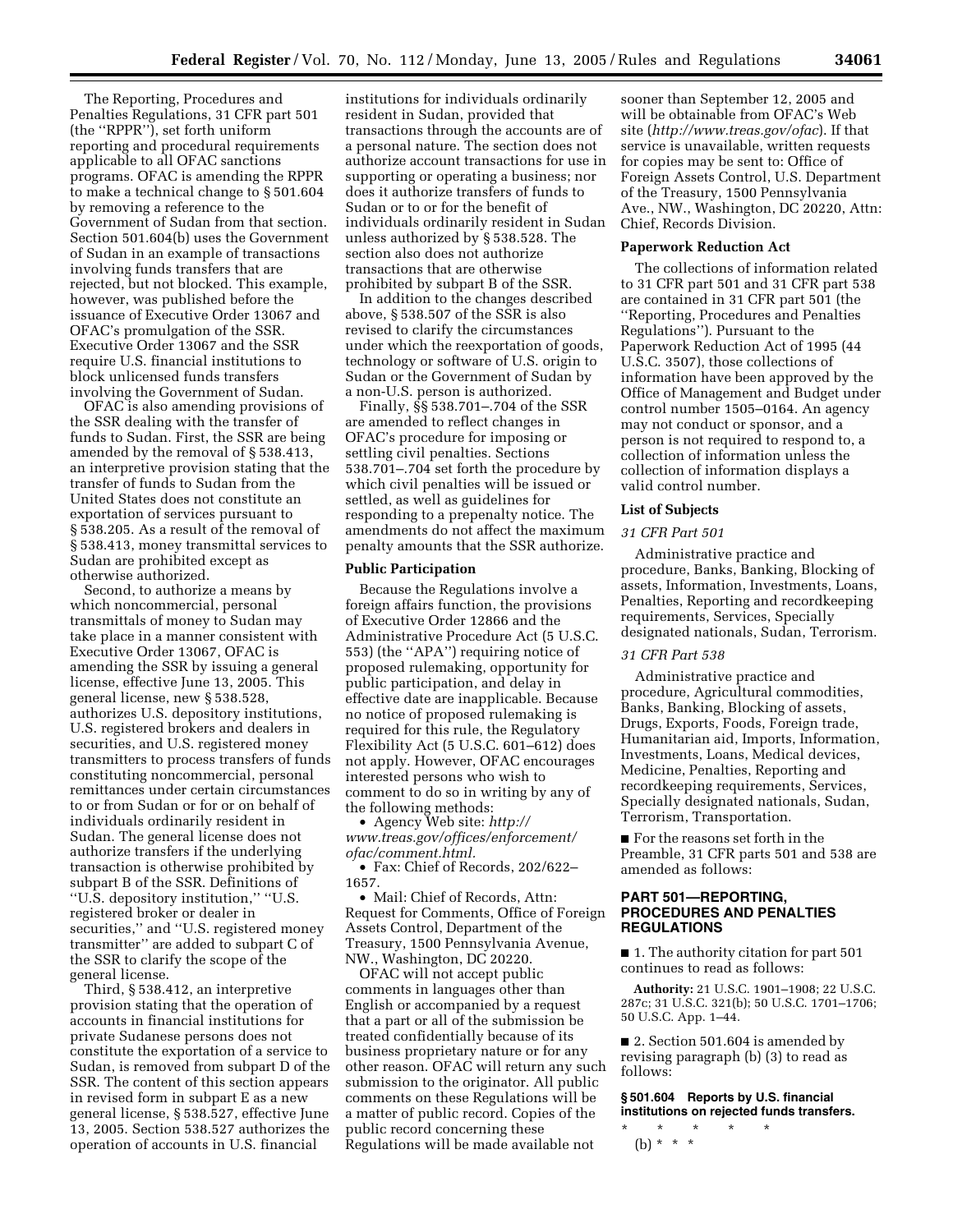(3) Transferring unlicensed gifts or charitable donations from the Government of Syria to a U.S. person;

## **PART 538—SUDANESE SANCTIONS REGULATIONS**

■ 3. The authority citation for part 538 continues to read as follows:

**Authority:** 3 U.S.C. 301; 31 U.S.C. 321(b); 18 U.S.C. 2339B, 2332d; 50 U.S.C. 1601– 1651, 1701–1706; Pub. L. 106–387, 114 Stat. 1549; E.O. 13067, 62 FR 59989, 3 CFR, 1997 Comp., p. 230.

## **Subpart C—General Definitions**

■ 4. Section 538.317 is added to subpart C as follows:

#### **§ 538.317 U.S. depository institution.**

The term *U.S. depository institution* means any entity (including its foreign branches) organized under the laws of the United States or of any jurisdiction within the United States, or any agency, office or branch located in the United States of a foreign entity, that is engaged primarily in the business of banking (for example, banks, savings banks, savings associations, credit unions, trust companies and United States bank holding companies) and is subject to regulation by federal or state banking authorities.

■ 5. Section 538.318 is added to subpart C as follows:

### **§ 538.318 U.S. registered broker or dealer in securities.**

The term *U.S. registered broker or dealer in securities* means any U.S. citizen, permanent resident alien, or entity organized under the laws of the United States or of any jurisdiction within the United States, including its foreign branches, or any agency, office or branch of a foreign entity located in the United States, that:

(a) Is a ''broker'' or ''dealer'' in securities within the meanings set forth in the Securities Exchange Act of 1934;

(b) Holds or clears customer accounts; and

(c) Is registered with the Securities and Exchange Commission under the Securities Exchange Act of 1934.

■ 3. Section 538.319 is added to subpart C as follows:

#### **§ 538.319 U.S. registered money transmitter.**

The term *U.S. registered money transmitter* means any U.S. citizen, permanent resident alien, or entity organized under the laws of the United States or of any jurisdiction within the United States, including its foreign branches, or any agency, office or branch of a foreign entity located in the United States, that is a money transmitter, as defined in 31 CFR 103.11(uu)(5), that is registered pursuant to 31 CFR 103.41.

#### **Subpart D—Interpretations**

#### **§ 538.412 [Removed]**

■ 7. Section 538.412 is removed from subpart D.

### **§ 538.413 [Removed]**

■ 8. Section 538.413 is removed from subpart D.

## **Subpart E—Licenses, Authorizations, and Statements of Licensing Policy**

■ 9. Section 538.507 is revised to read as follows:

## **§ 538.507 Reexports by non-U.S. persons.**

(a) *Goods and technology subject to export license application requirements under other United States regulations*. The reexportation to Sudan or the Government of Sudan by a non-U.S. person of any goods or technology exported from the United States, the exportation of which to Sudan is subject to export or reexport license application requirements, is authorized under this section provided that the goods or technology:

(1) Have been incorporated into another product outside the United States and constitute 10 percent or less by value of that product exported from a third country; or

(2) Have been substantially transformed outside the United States.

**Note to paragraph (a) of § 538.507:** Notwithstanding the authorization set forth in paragraph (a), a non-U.S. person's reexportation of goods, technology or software of U.S. origin that are subject to the Export Administration Regulations (15 CFR parts 730 through 774) may require specific authorization from the Department of Commerce, Bureau of Industry and Security.

(b) *Goods and technology not subject to export license application requirements under other United States regulations*. The reexportation to Sudan or the Government of Sudan by a non-U.S. person of any goods or technology of U.S. origin, the exportation of which to Sudan is not subject to any export license application requirements under any other United States regulations, is authorized under this section.

**Note to paragraph (b) of § 538.507:** However, the reexportation by non-U.S. persons of U.S.-origin goods, technology or software classified as EAR99 under the Export Administration Regulations (15 CFR parts 730 through 774) may require specific authorization from the Department of Commerce, Bureau of Industry and Security. See, for example, the end-use and end-user restrictions set forth in 15 CFR part 744.

■ 10. Section 538.527 is added to subpart E to read as follows:

#### **§ 538.527 Operation of accounts.**

The operation of an account in a U.S. financial institution for an individual ordinarily resident in Sudan who is not included within the term ''Government of Sudan,'' as defined in § 538.305, is authorized, provided that transactions processed through the account:

(a) Are of a personal nature and not for use in supporting or operating a business;

(b) Do not involve transfers directly or indirectly to Sudan or for the benefit of individuals ordinarily resident in Sudan unless authorized by § 538.528; and

(c) Are not otherwise prohibited by this part.

■ 11. Section 538.528 is added to subpart E to read as follows:

## **§ 538.528 Noncommercial, personal remittances.**

(a) U.S. depository institutions, U.S. registered brokers or dealers in securities, and U.S. registered money transmitters are authorized to process transfers of funds to or from Sudan or for or on behalf of an individual ordinarily resident in Sudan who is not included within the term ''Government of Sudan,'' as defined in § 538.305, in cases in which the transfer involves a noncommercial, personal remittance, provided the transfer is not by, to, or through a person who is included within the term ''Government of Sudan,'' as defined in § 538.305. Noncommercial, personal remittances do not include charitable donations to or for the benefit of an entity or funds transfers for use in supporting or operating a business.

**Note to paragraph (a) of § 538.528:** The institutions identified in paragraph (a) may transfer charitable donations made by U.S. persons to nongovernmental organizations in Sudan registered pursuant to § 538.521, provided that the transfer is made pursuant to § 538.521 and the terms of the registration.

(b) The transferring institutions identified in paragraph (a) of this section may rely on the originator of a funds transfer with regard to compliance with paragraph (a), provided that the transferring institution does not know or have reason to know that the funds transfer is not in compliance with paragraph (a).

(c) This section does not authorize transactions with respect to property blocked pursuant to § 538.201.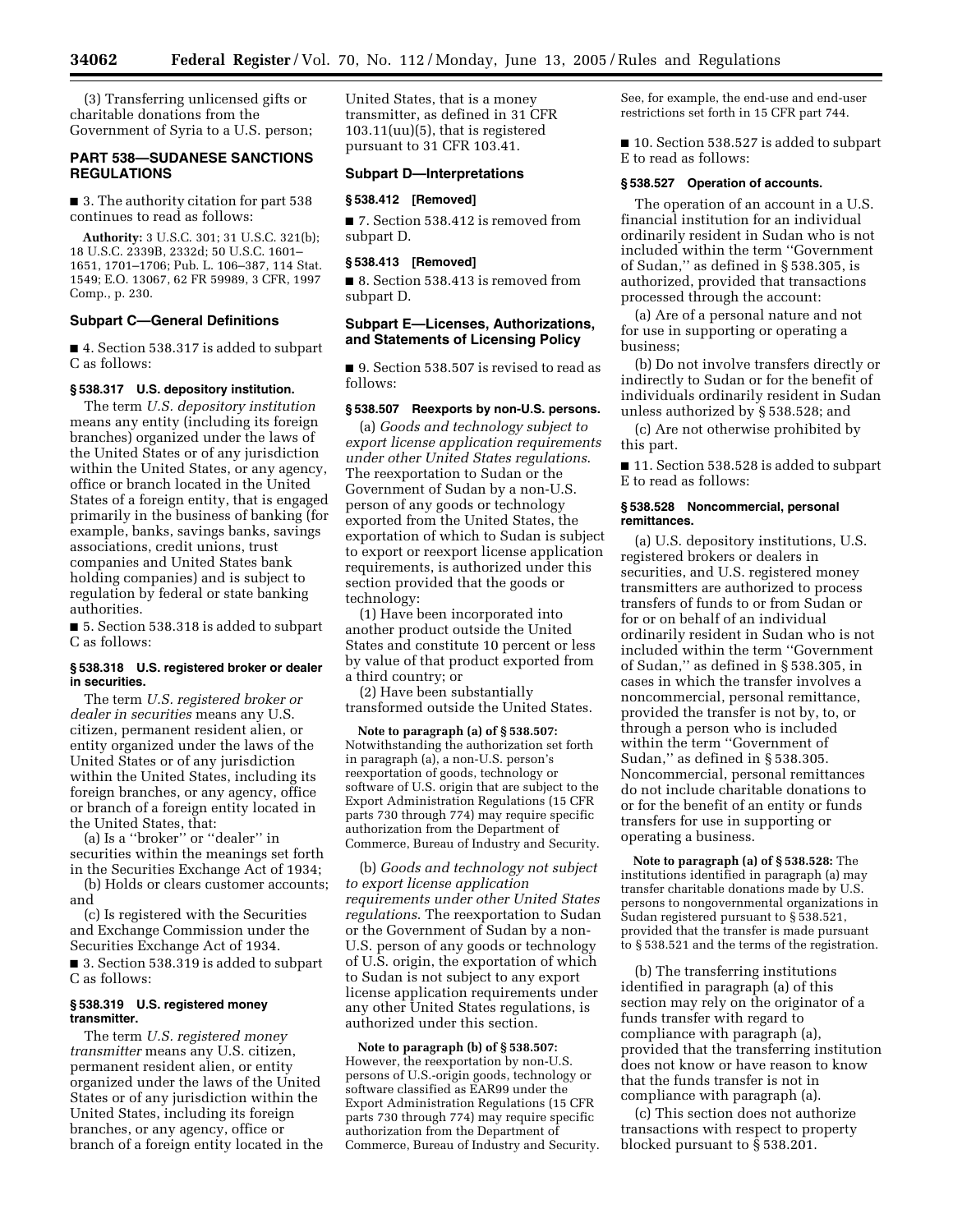### **Subpart G—Penalties**

■ 12. Section 538.701(c) is amended by revising paragraph (c) as follows:

## **§ 538.701 Penalties.**

\* \* \* \* \* (c) Attention is also directed to 18 U.S.C. 1001, which provides that whoever, in any matter within the jurisdiction of the executive, legislative, or judicial branch of the United States, knowingly and willfully falsifies, conceals or covers up by any trick, scheme, or device a material fact, or makes any materially false, fictitious or fraudulent statement or representation or makes or uses any false writing or document knowing the same to contain any materially false, fictitious or fraudulent statement or entry, shall be fined under title 18, United States Code, or imprisoned not more than five years, or both.

■ 13. Section 538.702 is revised to read as follows:

### **§ 538.702 Prepenalty notice.**

(a) *When required.* If the Director of the Office of Foreign Assets Control has reason to believe that there has occurred a violation of any provision of this part or a violation of the provisions of any license, ruling, regulation, order, direction or instruction issued by or pursuant to the direction or authorization of the Secretary of the Treasury pursuant to this part or otherwise under the International Emergency Economic Powers Act, and the Director determines that further proceedings are warranted, the Director shall notify the alleged violator of the agency's intent to impose a monetary penalty by issuing a prepenalty notice. The prepenalty notice shall be in writing. The prepenalty notice may be issued whether or not another agency has taken any action with respect to the matter.

(b) *Contents of notice.*—(1) *Facts of violation*. The prepenalty notice shall describe the violation, specify the laws and regulations allegedly violated, and state the amount of the proposed monetary penalty.

(2) *Right to respond.* The prepenalty notice also shall inform the respondent of the respondent's right to make a written presentation within the applicable 30-day period set forth in § 538.703 as to why a monetary penalty should not be imposed or why, if imposed, the monetary penalty should be in a lesser amount than proposed.

(c) *Informal settlement prior to issuance of prepenalty notice.* At any time prior to the issuance of a prepenalty notice, an alleged violator

may request in writing that, for a period not to exceed sixty (60) days, the agency withhold issuance of the prepenalty notice for the exclusive purpose of effecting settlement of the agency's potential civil monetary penalty claims. In the event the Director grants the request, under terms and conditions within the Director's discretion, the Office of Foreign Assets Control will agree to withhold issuance of the prepenalty notice for a period not to exceed 60 days and will enter into settlement negotiations with respect to the potential civil monetary penalty claim.

■ 14. Section 538.703 is revised to read as follows:

#### **§ 538.703 Response to prepenalty notice; informal settlement.**

(a) *Deadline for response.* The respondent may submit a response to the prepenalty notice within the applicable 30-day period set forth in this paragraph. The Director may grant, at the Director's discretion, an extension of time in which to submit a response to the prepenalty notice. The failure to submit a response within the applicable time period set forth in this paragraph shall be deemed to be a waiver of the right to respond.

(1) *Computation of time for response.* A response to the prepenalty notice must be postmarked or date-stamped by the U.S. Postal Service (or foreign postal service, if mailed abroad) or courier service provider (if transmitted to OFAC by courier) on or before the 30th day after the postmark date on the envelope in which the prepenalty notice was mailed. If the respondent refused delivery or otherwise avoided receipt of the prepenalty notice, a response must be postmarked or date-stamped on or before the 30th day after the date on the stamped postal receipt maintained at the Office of Foreign Assets Control. If the prepenalty notice was personally delivered to the respondent by a non-U.S. Postal Service agent authorized by the Director, a response must be postmarked or date-stamped on or before the 30th day after the date of delivery.

(2) *Extensions of time for response.* If a due date falls on a federal holiday or weekend, that due date is extended to include the following business day. Any other extensions of time will be granted, at the Director's discretion, only upon the respondent's specific request to the Office of Foreign Assets Control.

(b) *Form and method of response.* The response must be submitted in typewritten form and signed by the respondent or a representative thereof. The response need not be in any

particular form. A copy of the written response may be sent by facsimile, but the original also must be sent to the Office of Foreign Assets Control Civil Penalties Division by mail or courier and must be postmarked or datestamped, in accordance with paragraph (a) of this section.

(c) *Contents of response.* A written response must contain information sufficient to indicate that it is in response to the prepenalty notice and must identify the Office of Foreign Assets Control identification number listed on the prepenalty notice.

(1) A written response must include the respondent's full name, address, telephone number, and facsimile number, if available, or those of the representative of the respondent.

(2) A written response should either admit or deny each specific violation alleged in the prepenalty notice and also state if the respondent has no knowledge of a particular violation. If the written response fails to address any specific violation alleged in the prepenalty notice, that alleged violation shall be deemed to be admitted.

(3) A written response should include any information in defense, evidence in support of an asserted defense, or other factors that the respondent requests the Office of Foreign Assets Control to consider. Any defense or explanation previously made to the Office of Foreign Assets Control or any other agency must be repeated in the written response. Any defense not raised in the written response will be considered waived. The written response also should set forth the reasons why the respondent believes the penalty should not be imposed or why, if imposed, it should be in a lesser amount than proposed.

(d) *Failure to respond.* Where OFAC receives no response to a prepenalty notice within the applicable time period set forth in paragraph (a) of this section, a penalty notice generally will be issued, taking into account the mitigating and/or aggravating factors present in the record. If there are no mitigating factors present in the record, or the record contains a preponderance of aggravating factors, the proposed prepenalty amount generally will be assessed as the final penalty.

(e) *Informal settlement.* In addition to or as an alternative to a written response to a prepenalty notice, the respondent or respondent's representative may contact the Office of Foreign Assets Control's Civil Penalties Division as advised in the prepenalty notice to propose the settlement of allegations contained in the prepenalty notice and related matters. However, the requirements set forth in paragraph (g) of this section as